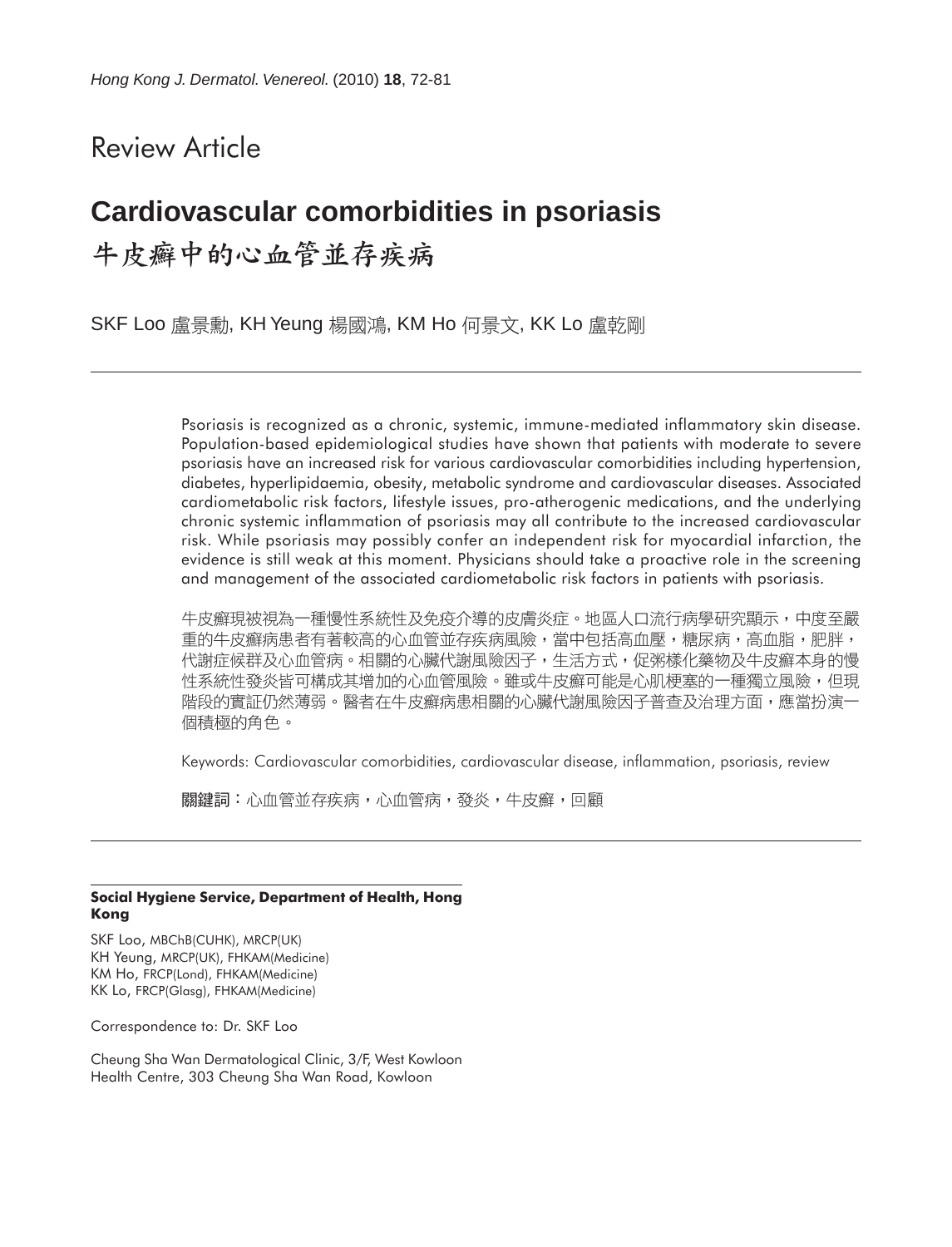# **Introduction**

Psoriasis is a chronic, systemic, immune-mediated inflammatory skin disease that is estimated to affect 0.3-3% of the population worldwide.<sup>1,2</sup> In patients with psoriasis, immune mediated disorders, such as psoriatic arthritis and inflammatory bowel disease, are well-recognized associated comorbidities.3 In recent years, various population-based epidemiological studies have shown that patients with psoriasis have an increased risk for various cardiovascular comorbidities including hypertension, diabetes, hyperlipidaemia, obesity, metabolic syndrome and cardiovascular diseases<sup>4,5</sup> In this review, specific questions that will be addressed include: 1) What is the prevalence of various cardiovascular comorbidities in psoriasis? 2) What are the possible mechanisms involved? and 3) What are the implications of such comorbidities in the future management of psoriasis?

# **I. Prevalence of cardiovascular comorbidities in psoriasis**

Traditionally psoriasis is considered as a chronic disease of the skin, and in some patients, the joints. There is, however, growing bench evidence to suggest that the characteristic Th-1 chronic inflammation of the psoriatic plaque may link to the systemic chronic inflammatory process such as insulin resistance, atherosclerosis and plaque rupture through various inflammatory cells and mediators.6 Earlier studies identifying these relationships were mostly retrospective in nature and based on study population with more severe disease.7,8 However, recent studies using large population databases had also confirmed these findings, with evidence to suggest that psoriasis itself may confer an independent cardiovascular risk in addition to the traditional cardiometabolic risk factors.

### *a) Obesity and metabolic syndrome*

Patient with psoriasis have shown an increased

prevalence of obesity and metabolic syndrome.5,9-11 A population based epidemiological studies revealed that the prevalence of obesity (Body mass index BMI≥30 kg/m<sup>2</sup>) in patients with mild or severe psoriasis ( $n=131,560$ ) is significantly higher when compared with controls (n=479,317) (15.8% vs 13.1% OR<sub>mid</sub> 1.29; 95% CI 1.26-1.32; 20.7% vs 13.0% OR<sub>severe</sub> 1.84; 95% CI 1.60- $2.11$ ).<sup>5</sup> A recent study (n=672) by Gisondi et al. reported that patients with psoriasis (n=338) had a significantly higher prevalence of metabolic syndrome when compared with controls (n=334)  $(30.1\% \text{ vs. } 20.6\%; \text{ OR} = 1.46; \text{ p} < 0.005).$ <sup>11</sup> Metabolic syndrome (MES) is a constellation of cardiometabolic risk factors including central obesity, impaired glucose tolerance, raised blood pressure and dyslipidaemia.12 Diagnostic criteria of MES and obesity was modified for Asian patients and the comparison was shown in Tables 1 and 2.13,14 Presence of metabolic syndrome was shown to have three fold increased in cardiovascular risk in various prospective studies.15 In addition, up to 80% of patients with metabolic syndrome and central obesity were associated with nonalcoholic steatohepatitis (NASH), which was believed to be the most important risk factor for developing hepatic fibrosis in psoriasis patients taking methotrexate.16 It would be exciting to further explore the potential genetic and cytokines linkages between obesity and psoriasis.

#### *b) Hypertension*

Several population based epidemiological and cross sectional studies have shown an increased prevalence of hypertension among psoriasis patients.17,18 A study generated from a German database of 42,461 dermatologic patients, in which 2,941 with psoriasis, reported that after controlling for age and sex, the rate of hypertension was twice as high in psoriatic patients compared with controls. However, two recent studies have failed to demonstrate a doseresponse relationship between hypertension and the psoriasis severity after controlling for confounders.5,19 Additional prospective studies are certainly needed to further delineate the exact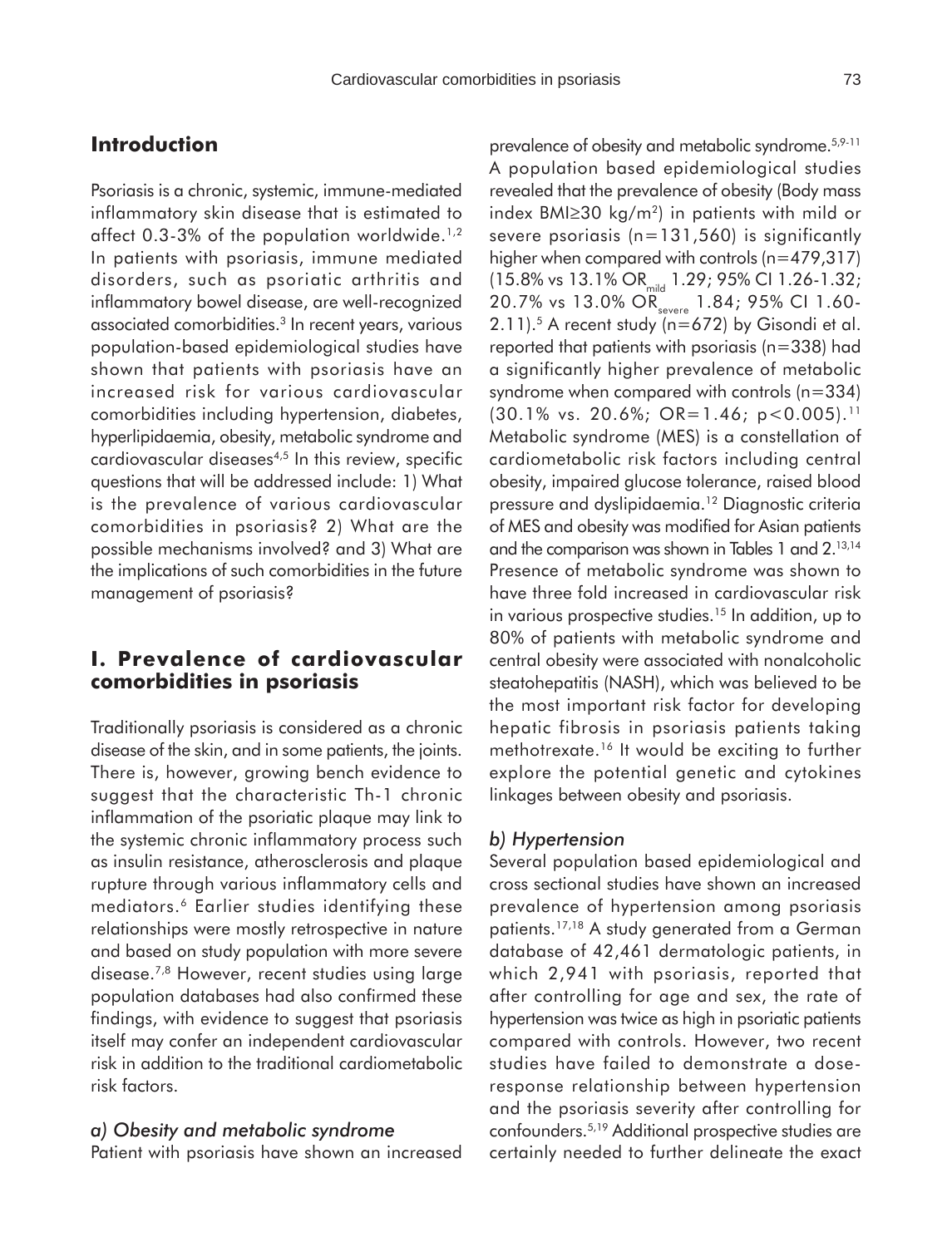|                                                                                                                    | <b>Orginal criteria</b><br>(ATP III 2001)                                  | <b>Modified AHA/NHLBI definition</b><br>(ATPIII 2005) for Asians                                    |
|--------------------------------------------------------------------------------------------------------------------|----------------------------------------------------------------------------|-----------------------------------------------------------------------------------------------------|
| 1. Central obesity with increased<br>waist circumference                                                           | $\geq$ 102 cm in men<br>$\geq$ 88 cm in women                              | $\geq$ 90 cm in Asian men<br>$\geq$ 80 cm in Asian women                                            |
| 2. Elevated blood pressure                                                                                         | Elevated systolic and/or<br>diastolic blood pressure<br>$\geq$ 130/85 mmHg | Elevated systolic and/or diastolic blood<br>pressure $\geq$ 130/85 mmHg<br>(or with drug treatment) |
| 3. Elevated fasting TG                                                                                             | $\geq$ 1.7 mmol/l                                                          | $\geq$ 1.7 mmol/l (or with drug treatment)                                                          |
| 4. Reduced fasting HDL-C                                                                                           | $\leq$ 1.3 mmol/l                                                          | $\leq$ 1.3 mmol/l (or with drug treatment)                                                          |
| 5. Impaired fasting glucose<br>$\tau \cap \tau$ . If $\tau \cap \tau$ is the $\tau \cap \tau$<br>$\cdot$ . $\cdot$ | $\geq 6.1$ mmol/l<br>.                                                     | $\geq$ 5.6 mmol/l (or with drug treatment)                                                          |

#### **Table 1.** Definition of metabolic syndrome

TG: Triglerceride, HDL-C: high density lipoprotein cholesterol

Note: NCEP-ATPIII criteria: any 3 out of 5 risk factors. International Diabetes Criteria (IDF) criteria: Central obesity + any 2 out of the remaining 4 risk factors

#### **Table 2.** Definition of obesity WHO-WPR 2000 criteria

|            | Caucasian                   | Asian                     |  |
|------------|-----------------------------|---------------------------|--|
| Normal     | 19-25 kg/m <sup>2</sup>     | 18.5-23 kg/m <sup>2</sup> |  |
| Overweight | $\geq$ 25 kg/m <sup>2</sup> | $≥23$ kg/m <sup>2</sup>   |  |
| Obese      | $\geq$ 30 kg/m <sup>2</sup> | $≥25$ kg/m <sup>2</sup>   |  |

dose-response relationship and the specific causative relationship between hypertension and psoriasis.

#### *c) Diabetes mellitus*

Population based studies have reported a higher prevalence of diabetes among patients with psoriasis.10,20-22 A large cross sectional study evaluated the incidence of diabetes and atherosclerosis in psoriatic population (n=46,905) and compared with controls ( $n=1,579,037$ ).<sup>22</sup> The age-adjusted proportion of diabetes was significantly higher in patients with psoriasis compared with controls. (OR=1.27; 95% CI, 1.1-1.48), and a stronger association was observed in women than in men. Two smaller studies do not support this association, presumably because of the small sample size involved.<sup>23,24</sup>

Future longitudinal studies concerning the relationship between onset and development of pre-diabetes and psoriasis with its severity will be essential for further understanding of their complex association.

#### *d) Dyslipidaemia*

A number of published studies supported the association between psoriasis and dyslipidaemia, including studies that controlled for age, sex and other comorbid risk factors.5,19,25,26 Studies had demonstrated that patients with psoriasis have significantly higher levels of total cholesterol, triglyceride, and low-density lipoprotein cholesterol compared with a control population. There was also evidence that dyslipidaemic profile was present at the onset of psoriasis, suggesting that dyslipidaemia may precede the onset of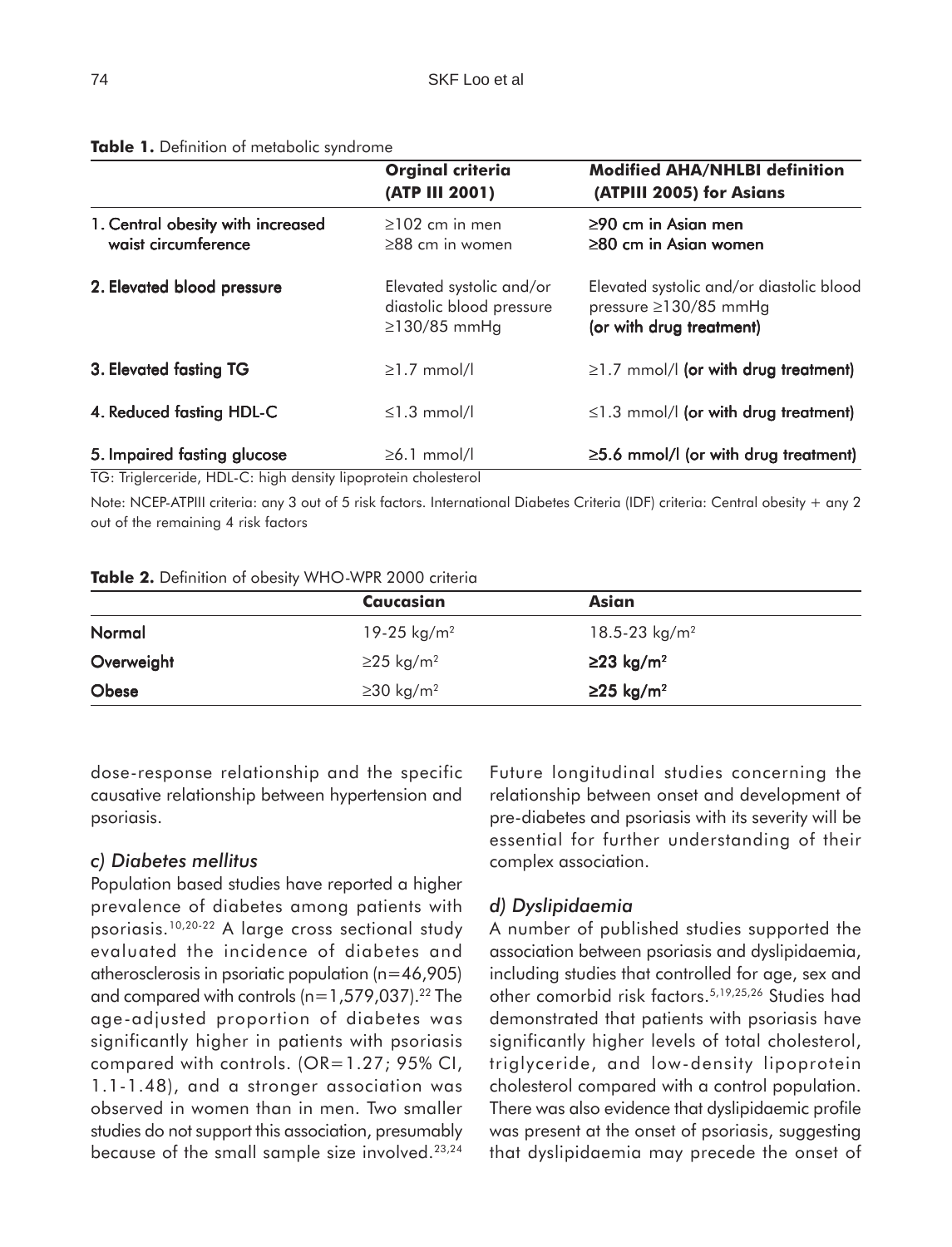psoriasis.19 However, as no clear dose-response relationship between disease severity and lipid profile has been reported, further studies will be needed to determine the impact of disease onset and progression of psoriasis due to the presence of dyslipidaemia.

#### *e) Cardiovascular disease*

Increased prevalence of cardiovascular diseases including myocardial infarction, stroke and peripheral vascular disease have been reported in patients with psoriasis in numerous cohort and large population-based retrospective studies.<sup>7,8,27-31</sup> Associated cardiometabolic risk factors, lifestyle issues, pro-atherogenic medications, and the underlying chronic systemic inflammation of psoriasis may all contribute to the increased cardiovascular risk.

### *Evidence for independent risk factor in myocardial infarction*

Data concerning psoriasis as an independent risk factor for cardiovascular disease is still premature and prospective studies are under way. In addition, the initiation of multiple psoriasis registries worldwide will help delineate this relationship.

A population based study published by Gelfand et al. suggested an independent risk for myocardial infarction in patients with psoriasis.27 In this retrospective cohort, they evaluated risk of myocardial infarction (MI) in 130,976 patients with psoriasis and 556,995 controls, who were followed up for a median of 5.4 years. The incidence of MI was higher in patients with psoriasis than in the control group and was shown to have relationship to disease severity. All other confounding factors were taken into account in the regression analysis. Specifically, the incidence of MI per 1000 person years was 5.13 (95%CI, 4.22-6.17), 4.04 (95%CI, 3.88-4.21), and 3.58 (95%CI, 3.52-3.65) for severe psoriasis, mild psoriasis and controls respectively. Among younger patients (<30 years of age), the relative risk of MI was 1.29 and 3.10 for mild and severe disease respectively. Similarly but to a smaller extent, the relative risk for MI was 1.08 and 1.36 for mild and severe disease in older patients (>60 years of age). As a result, it suggested that psoriasis might be an independent risk factor for MI.

A recently published paper by investigators in central China with 3,092 psoriasis patients and 1,473 controls also showed that the odds ratio for myocardial infarction for patients with mild or severe disease was 1.72 (6.0% vs 2.9%; 95%CI, 1.29-2.30) and 2.01 (8.0% vs 2.9%; 95%CI, 1.45-2.79) respectively after adjusting for systemic therapies and cardiovascular risk factors.31

These retrospective studies generated an interesting hypothesis that psoriasis may be a risk factor for atherosclerotic disease, independent to other traditional cardiovascular risk factors. However, to evaluate a condition such as psoriasis as being a new risk factor for cardiovascular disease is complicated. Strict criteria should be fulfilled as advocated by the US Preventive Task Force for evaluating new risk factors for heart disease, and is beyond the scope for this review article.32 Prospective longitudinal studies are underway to address this important issue.

Table 3 summarized the association concerning various cardiovascular comorbidities with psoriasis.

# **II. Possible mechanisms involved in increased cardiovascular risk in psoriasis**

It was believed that the progression of atherosclerotic plaque is initiated by endothelial dysfunction of the blood vessel. It may subsequently progress to subclinical atherosclerosis and finally evolve to full blown atherosclerotic plaque and clinical cardiovascular diseases.33 Recent immunobiochemical and noninvasive imaging studies have shown that patients with psoriasis have an increased risk of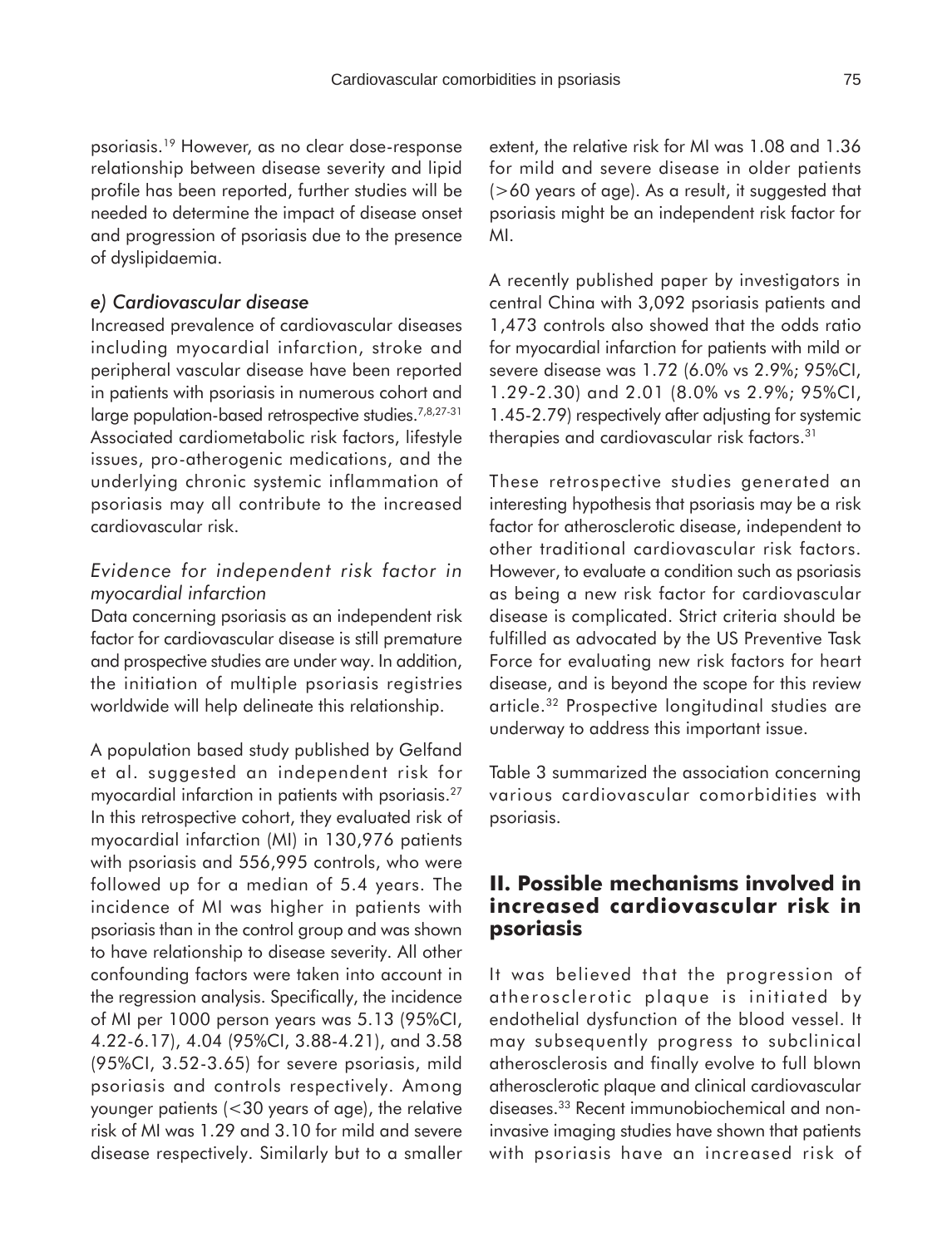endothelial dysfunction, subclinical atherosclerosis and coronary artery calcification.34-36 All these evidence supported the important association of atherosclerotic cardiovascular disease in psoriasis.

While the precise mechanism is not well understood, possible causes are illustrated below. Figure 1 illustrates the potential mechanistic linkage.

Risk factor Psoriasis Controls Odds ratio (95%CI) **Smoking** 28.0%-30.1% 21.1%-22.5% 1.36 (1.20-1.44) **Diabetes** 4.4%-7.1% 3.3%-4.3% 1.56 (1.23-2.19) **Hypertension** 14.7%-20.0% 11.8%-13.2% 1.21 (1.13-1.39) Hyperlipidaemia 4.7%-6.0% 3.3%-3.6% 1.30 (1.11-1.56) **Obesity** 15.8%-20.7% 13.0%-13.1% 1.55 (1.26-2.11) **Metabolic syndrome** 4.3%-30.1% 1.1%-17.2% 2.15 (1.1-5.92)

**Table 3.** Psoriasis and the cardiometabolic risk factors



**Figure 1.** Linkage between psoriasis and cardiovascular risk factors.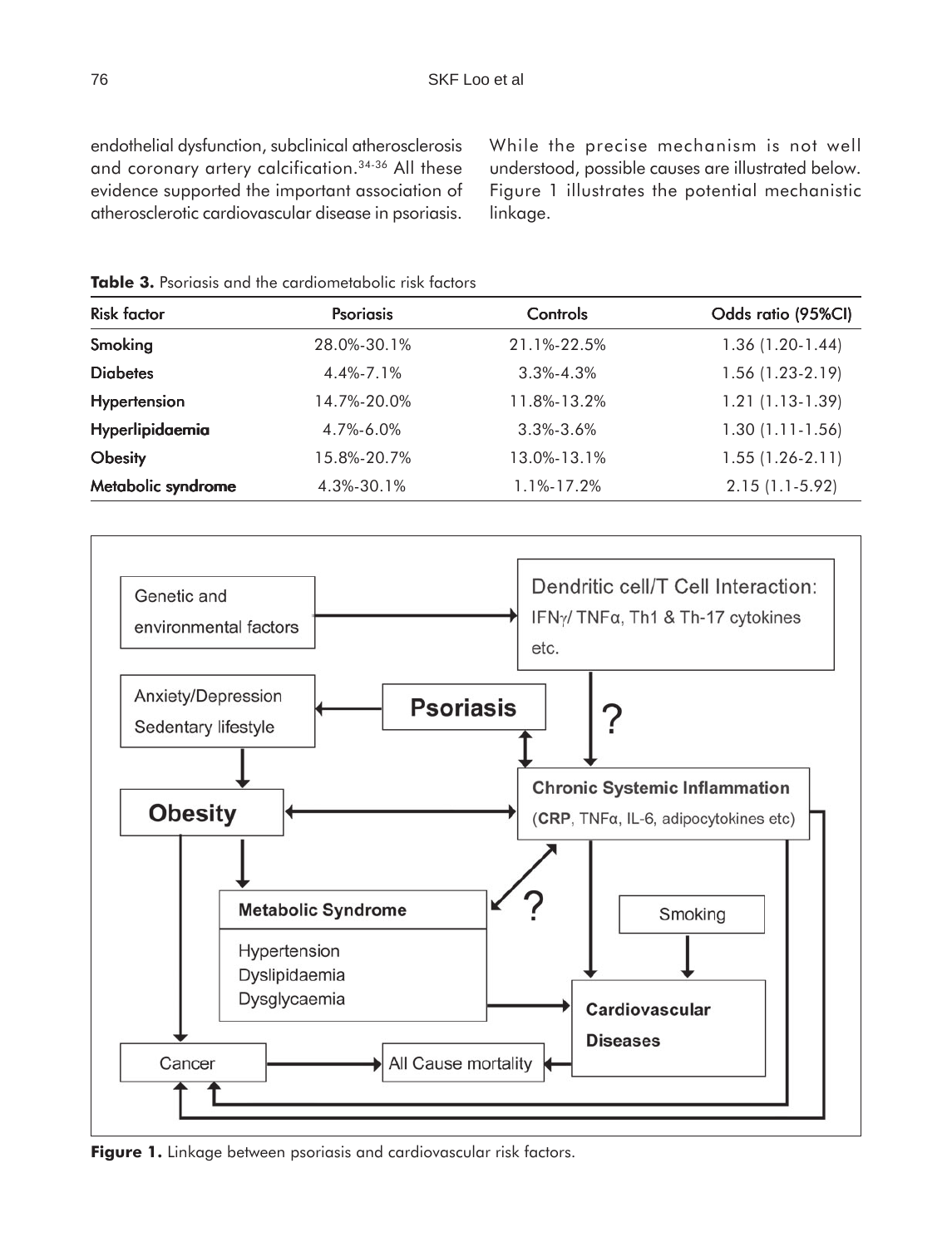## *a) Pro-atherogenic lifestyle and cardiometabolic risk factors*

Traditional cardiovascular risk factors like diabetes, hypertension, hyperlipidaemia, obesity and metabolic syndrome, along with psychosocial and behavioral risk factors common in psoriasis patients such as smoking, alcohol abuse, lack of exercise and depression will all increase the risk of cardiovascular disease.37 These factors are well proven and evidenced based that reduction of these risk factors could reduce cardiovascular risk. Optimization of these traditional risk factors in psoriasis patients is therefore important.

#### *b) Proatherogenic medication*

Drugs such as acitretin, cyclosporine and corticosteroids, are associated with dyslipidaemia and hypertension, and it is, therefore, important to regularly monitor lipid profiles and blood pressure in patients receiving these medicines. Baseline cardiovascular risk assessment is important before initiating these drugs to patients with psoriasis.<sup>38</sup>

#### *c) Systemic chronic inflammation*

The available scientific data on this topic is currently quite limited, but it is an area in which research is advancing very rapidly. The role of vascular endothelial growth factor (VEGF) was studied extensively in psoriasis. 39-41 Immunobiochemical evaluation of the psoriatic plaques had clearly shown that there were numerous inflammatory cytokines and inflammatory cells involved. The skin was red because of an increase number of dilated blood vessels and there were also a greater number of inflammatory cells in the skin, which was mediated by over-expression of VEGF.<sup>42</sup> In patients with severe psoriasis, serum VEGF levels were significantly higher than controls. Serum VEGF levels were significantly lower in patients whose psoriasis were in remission when compared with levels in patients with active disease.<sup>43</sup>

In addition to VEGF, a number of other proinflammatory mediators have been identified

in the blood of psoriasis patients and these includes high sensitive C-Reactive Protein (hsCRP), soluble Intercellular Adhesion Molecule-1 (sICAM-1), various cytokines (interleukin (IL)-8, IL-12 and IL-18), tumour necrosis factor- $\alpha$  (TNF- $\alpha$ ) and interferon-γ (INF-γ).<sup>44</sup> The presence of these inflammatory factors are important because there is increasing evidence of a link between chronic inflammation and atherosclerosis. This might be the common link between the two apparently independent diseases, which may offer the possible explanation of independent risk of psoriasis in cardiovascular disease.32

# **III. Implication for future treatment**

Given the evidence of increased cardiovascular comorbidities in psoriasis, there is a potential argument for reducing cardiovascular risk in the psoriatic population through screening and optimization of cardiometabolic risk factors, and more importantly, the potential impact of reducing systemic chronic inflammation through systemic treatment of psoriasis. Evidence in this issue is limited and premature at this moment, prospective studies concerning the cardiovascular risk reduction in the use of various systemic treatments are definitely warranted and are being intensively investigated.

## *The evidence of cardiovascular risk reduction with current disease modifying drugs*

### *a) Methotrexate*

A prospective study in rheumatoid arthritis reported by Choi et al suggested a significant decrease in cardiovascular mortality with methotrexate.45 This effect was not observed with other disease modifying anti-rheumatic drugs. A similar result of reduction in cardiovascular risk was observed in a retrospective cohort study by Pradanovich et al involving both psoriasis and rheumatoid arthritis patients. In this study, administration of folic acid further reduced the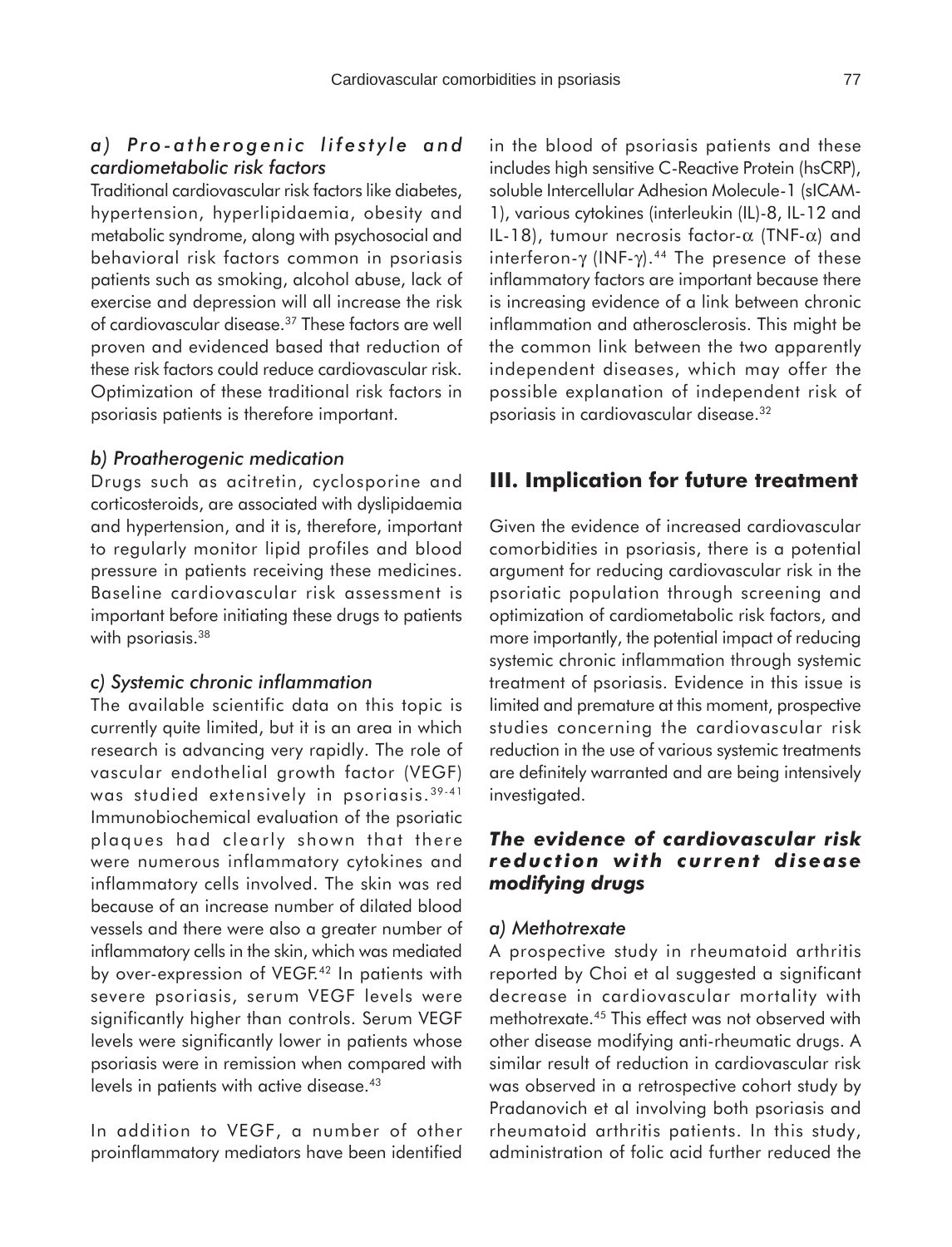cardiovascular risk by protecting methotrexateinduced homocysteinemia.<sup>46</sup>

*b) Anti-tumour necrosis factor-*α *(anti-TNF-*α*)* TNF- $\alpha$  is an important pro-inflammatory cytokine in both atherosclerosis and psoriasis. Thus, it is logical to suggest that anti-TNF- $\alpha$  may lower the cardiovascular risk. On the other hand, anti-TNF- $\alpha$  is relatively contraindicated in psoriasis patients with Class III/IV heart failure. Current prospective information in psoriatic population is limited, although some interesting findings have been published among rheumatoid arthritis population.47,48 Infliximab was shown to improve endothelial dysfunction, which was assessed by flow mediated arterial dilatation, in patients with rheumatoid arthritis (RA).47 There is early evidence that treatment with anti TNF- $\alpha$  drugs lowered the incidence of first cardiovascular events compared with conventional systemic anti-rheumatic drugs in patients with RA.<sup>48</sup>

As mentioned earlier, a growing number of countries in Europe and in the United States have biologics registries of psoriasis patients and hopefully in the coming future, results from these large cohorts will help us to better understand the effects of biologics therapy on cardiovascular risk among our psoriasis population.

# **Discussion and conclusion**

There is substantial epidemiological evidence to support the increased prevalence of various cardiometabolic risk factors in psoriasis. Although the adjusted odds ratio of various cardiovascular comorbidities appears to be increased modestly only with few associations reaching an odd ratio of 1.5, it is worthwhile to compare these observations with other known risk factors. For example, the Framingham study have noted the odds ratio of cardiovascular risk associated with diabetes is 1.96,<sup>49</sup> and the National Health and Nutrition Examination Survey showed that the odds ratio for myocardial infarction or stroke was 1.6

in smoker, 1.66 in high cholesterol and 2.05 in metabolic syndrome respectively.<sup>50</sup> Therefore, the absolute impact of cardiovascular comorbidities in psoriasis are worth noting, irrespective of the direction of association.

It is an interesting observation that psoriasis may be an independent risk for myocardial infarction and other cardiovascular diseases. The evidence, however, remains inconclusive at this moment. Worth noting is that the studies generating these hypotheses were mainly driven by pharmaceutical companies. Company supported clinical trial testing the hypothesis that anti-TNF- $\alpha$  therapy of psoriasis may reduce cardiovascular risk is under way (ClinicalTrials.gov).<sup>51</sup> It is premature and unproven to consider cardiovascular disease risk reduction as a potential benefit of biologics therapy at this moment. In fact, the recent finding of major adverse cardiovascular events associated with anti-IL 12/23 therapies may give cause for concern.<sup>52</sup>

Lifestyle and psychosocial factors such as smoking, heavy alcohol consumption, lack of exercise, anxiety and depression are common among patients with psoriasis. These are well-known and important risk factors for cardiovascular diseases. Physicians caring for psoriasis patients should take every opportunity to assess the established risk factors for cardiovascular disease. The National Psoriasis Foundation has recently published a guideline for the screening of cardiovascular risk factors in the psoriatic population and key points are summarized in Table 4.53 Multidisciplinary and holistic management is the key in the future management of psoriasis. Improving patients' psoriasis is likely to combat depression and encourage lifestyle changes such as smoking cessation, excessive alcohol consumption, weight loss and increased exercise, which are more evidence-based risk factors of cardiovascular disease in psoriasis. Prospective studies are necessary to determine the appropriate strategies to minimize cardiovascular morbidity and mortality in our psoriatic population.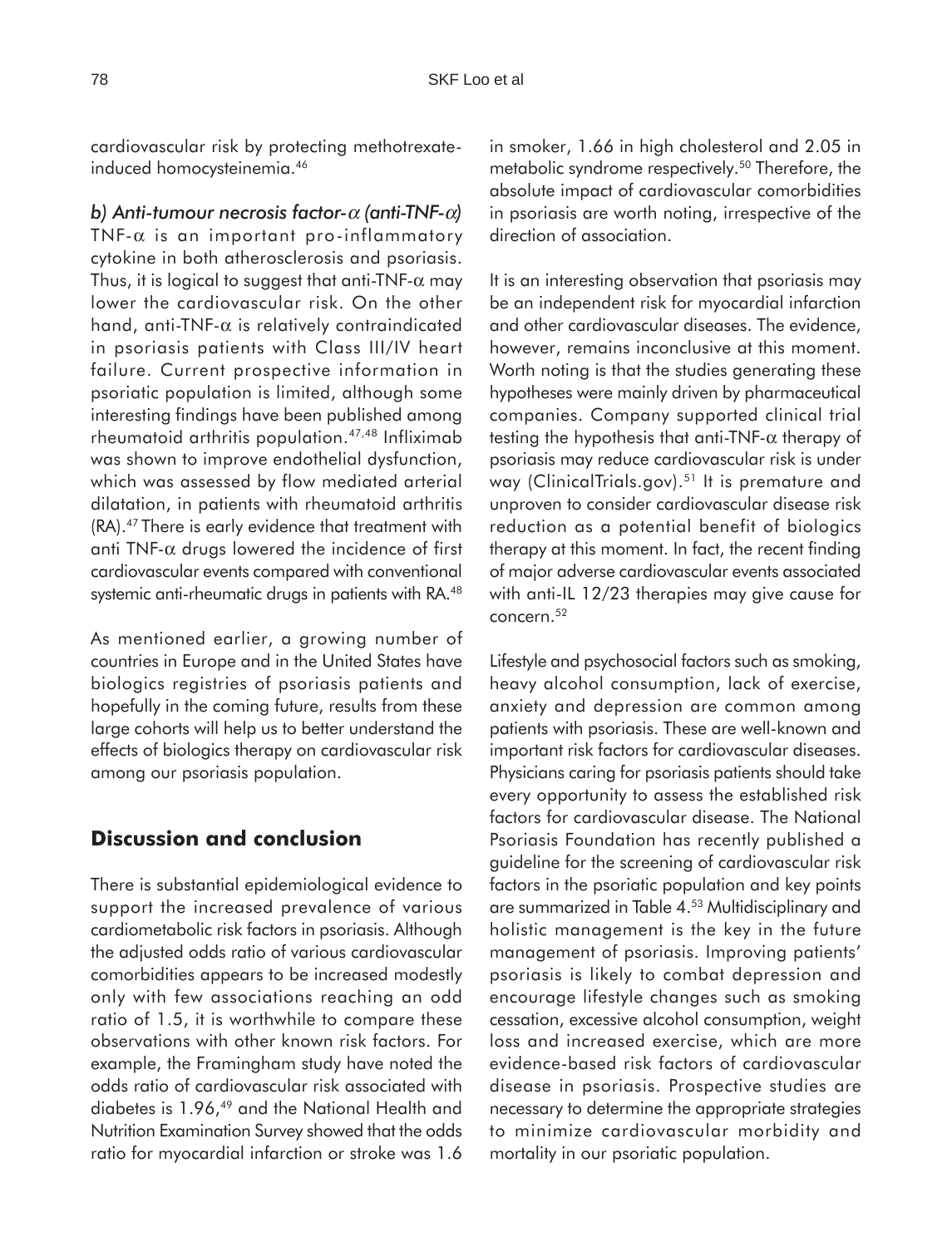| <b>Measurement</b>                                         | <b>Recommendation</b>                                                                                                                                                                                                                                                                                                                                                                          |
|------------------------------------------------------------|------------------------------------------------------------------------------------------------------------------------------------------------------------------------------------------------------------------------------------------------------------------------------------------------------------------------------------------------------------------------------------------------|
| <b>Blood pressure</b>                                      | Evaluated at least every 2 years; target <120/80 mmHg                                                                                                                                                                                                                                                                                                                                          |
| <b>Body mass index</b>                                     | Evaluated at least every 2 years; target $<$ 25 kg/m <sup>2</sup>                                                                                                                                                                                                                                                                                                                              |
| Waist circumference                                        | Evaluated least every 2 years; target:<br><88 cm for women; ≤80 cm for Asian women<br>$<$ 102 cm for men; $\leq$ 90 cm for Asian men                                                                                                                                                                                                                                                           |
| Pulse                                                      | Evaluated at least every 2 years                                                                                                                                                                                                                                                                                                                                                               |
| Fasting serum lipoprotein<br>or total and HDL cholesteroll | Evaluated at least every 5 years or every 2 years if risk factors, such as a<br>positive family history, presence of diabetes, or smoking habits are present;<br>Total cholesterol: ≤5.2 mmol/l<br>$HDL: \geq 1.3$ mmol/l<br>LDL optimal: <2.6 mmol/l<br>Near optimal/above optimal: 2.6-3.4 mmol/l<br>Borderline high: $>3.4-4.1$ mmol/l<br>$High: >4.1-4.9$ mmol/l<br>Very high: >4.9 mmol/l |
| <b>Fasting blood glucose</b>                               | Evaluated at least every 5 years or every 2 years if risk factors are present;<br>target $< 5.5$ mmol/l                                                                                                                                                                                                                                                                                        |

**Table 4.** American Heart Association recommendations for risk factor screening

HDL: high-density lipoprotein; LDL: low-density lipoprotein.

Note: Smoking cessation, moderating alcohol intake, and exercising 3 times a week for 30 minutes or more are additional recommendations. It should be noted that these recommendations are for individuals who are not already known to have a risk factor.

In summary, psoriasis is more than "skin deep" and has to be considered as a systemic disease with important comorbidities that should be proactively recognized and managed by dermatologists in conjunction with other colleagues in general medicine and family practice.

# **Acknowledgement**

We are grateful to Dr. Alan Menter, President of International Psoriasis Council, for his kind advice in the preparation of this article.

## **References**

1. Gelfand JM, Weinstein R, Porter SB, Neimann AL, Berlin JA, Margolis DJ. Prevalence and treatment of psoriasis in the United Kingdom: a population-based study. Arch Dermatol 2005;141:1537-41.

- 2. Yip SY. The prevalence of psoriasis in the Mongoloid race. J Am Acad Dermatol 1984;10:965-8.
- 3. Nestle FO, Kaplan DH, Barker J. Psoriasis. N Engl J Med 2009;361:496-509.
- 4. Henseler T, Christophers E. Disease concomitance in psoriasis. J Am Acad Dermatol 1995;32:982-6.
- 5. Neimann AL, Shin DB, Wang X, Margolis DJ, Troxel AB, Gelfand JM. Prevalence of cardiovascular risk factors in patients with psoriasis. J Am Acad Dermatol 2006;55:829-35.
- 6. Hotamisligil GS. Inflammation and metabolic disorders. Nature 2006;444:860-7.
- 7. McDonald CJ, Calabresi P. Psoriasis and occlusive vascular disease. Br J Dermatol 1978;99:469-75.
- 8. McDonald CJ. Cardiovascular disease in psoriasis. J Invest Dermatol 1989;92:646-7.
- 9. Cohen AD, Sherf M, Vidavsky L, Vardy DA, Shapiro J, Meyerovitch J. Association between psoriasis and the metabolic syndrome. A cross-sectional study. Dermatology 2008;216:152-5.
- 10. Sommer DM, Jenisch S, Suchan M, Christophers E, Weichenthal M. Increased prevalence of the metabolic syndrome in patients with moderate to severe psoriasis.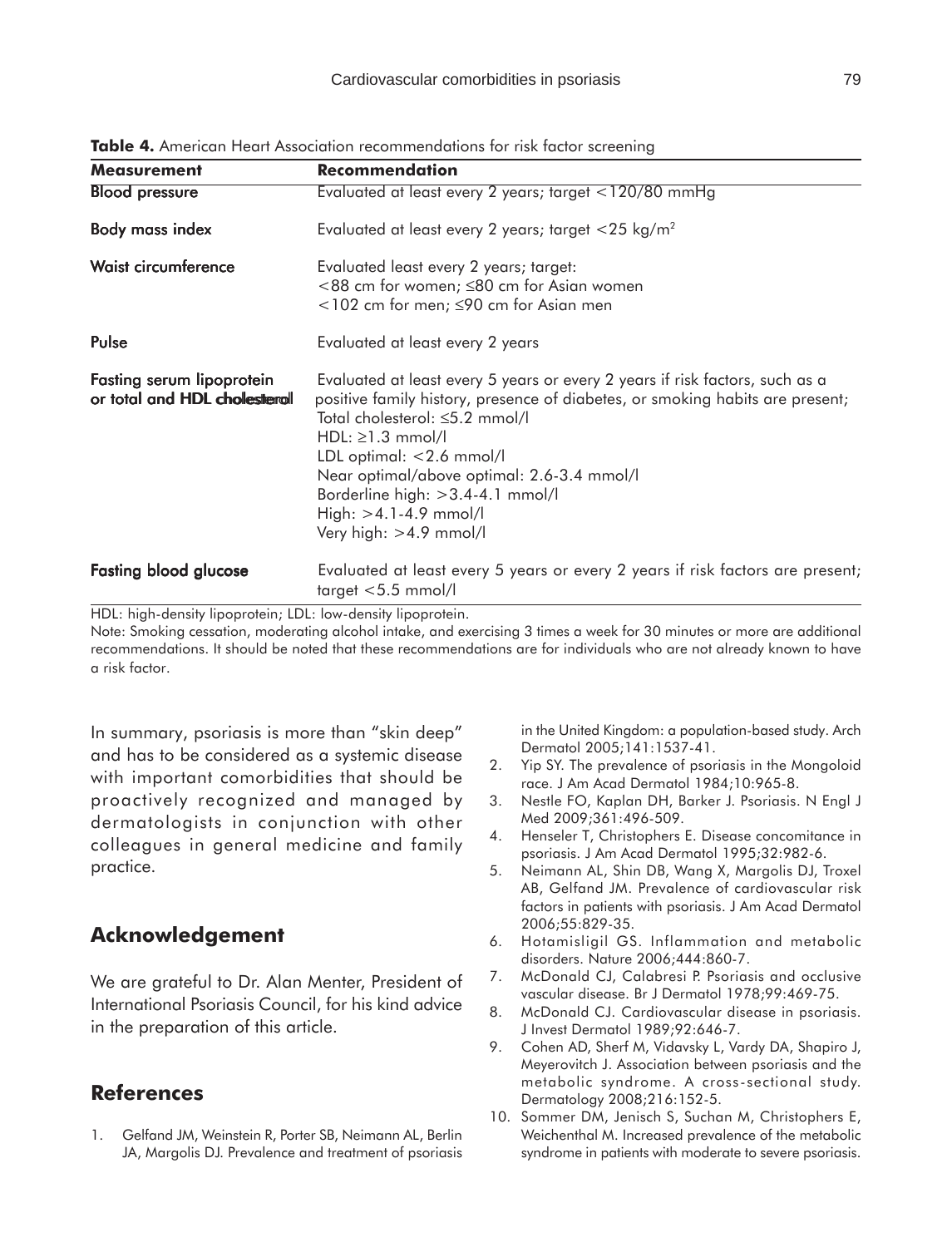Arch Dermatol Res 2006;298:321-8.

- 11. Gisondi P, Tessari G, Conti A, Piaserico S, Schianchi S, Peserico A, et al. Prevalence of metabolic syndrome in patients with psoriasis: a hospital-based case-control study. Br J Dermatol 2007;157:68-73.
- 12. National Cholesterol Education Program (NCEP) Expert Panel on Detection, Evaluation, and Treatment of High Blood Cholesterol in Adults (Adult Treatment Panel III). Third Report of the National Cholesterol Education Program (NCEP) Expert Panel on Detection, Evaluation, and Treatment of High Blood Cholesterol in Adults (Adult Treatment Panel III) final report. Circulation 2002;17;106:3143-421.
- 13. Ko GT, Tang JS. Waist circumference and BMI cut-off based on 10-year cardiovascular risk: evidence for "central pre-obesity". Obesity (Silver Spring) 2007;15: 2832-9.
- 14. Ko GT, Tang JS. Metabolic syndrome in the Hong Kong community: the United Christian Nethersole Community Health Service primary healthcare programme 2001-2002. Singapore Med J 2007;48: 1111-6.
- 15. Friedewald VE, Grundy S, Gotto AM Jr, Haffner S, Denke MA, Hollander P, et al. The Editor's Roundtable: the metabolic syndrome. Am J Cardiol 2007;99: 382-9.
- 16. Lewis JR, Mohanty SR. Nonalcoholic fatty liver disease: a review and update. Dig Dis Sci 2010;55:560-78.
- 17. Cohen AD, Weitzman D, Dreiher J. Psoriasis and hypertension: a case-control study. Acta Derm Venereol 2010;90:23-6.
- 18. Wakkee M, Thio HB, Prens EP, Sijbrands EJ, Neumann HA. Unfavorable cardiovascular risk profiles in untreated and treated psoriasis patients. Atherosclerosis 2007;190:1-9.
- 19. Mallbris L, Granath F, Hamsten A, Ståhle M. Psoriasis is associated with lipid abnormalities at the onset of skin disease. J Am Acad Dermatol 2006;54:614-21.
- 20. Qureshi AA, Choi HK, Setty AR, Curhan GC. Psoriasis and the risk of diabetes and hypertension: a prospective study of US female nurses. Arch Dermatol 2009;145: 379-82.
- 21. Cohen AD, Dreiher J, Shapiro Y, Vidavsky L, Vardy DA, Davidovici B, et al. Psoriasis and diabetes: a population-based cross-sectional study. J Eur Acad Dermatol Venereol 2008;22:585-9.
- 22. Shapiro J, Cohen AD, David M, Hodak E, Chodik G, Viner A, et al. The association between psoriasis, diabetes mellitus, and atherosclerosis in Israel: a casecontrol study. J Am Acad Dermatol 2007;56:629-34.
- 23. Inerot A, Enerbäck C, Enlund F, Martinsson T, Samuelsson L, Wahlström J, et al. Collecting a set of psoriasis family material through a patient organisation; clinical characterisation and presence of additional disorders. BMC Dermatol 2005;5:10.
- 24. Reynoso-von Drateln C, Martínez-Abundis E, Balcázar-Muñoz BR, Bustos-Saldaña R, González-Ortiz M. Lipid profile, insulin secretion, and insulin sensitivity in psoriasis. J Am Acad Dermatol 2003;48:882-5.
- 25. Dreiher J, Weitzman D, Davidovici B, Shapiro J, Cohen AD. Psoriasis and dyslipidaemia: a population-based study. Acta Derm Venereol 2008;88:561-5.
- 26. Seishima M, Seishima M, Mori S, Noma A. Serum lipid and apolipoprotein levels in patients with psoriasis. Br J Dermatol 1994;130:738-42.
- 27. Gelfand JM, Neimann AL, Shin DB, Wang X, Margolis DJ, Troxel AB. Risk of myocardial infarction in patients with psoriasis. JAMA 2006;296:1735-41.
- 28. Gelfand JM, Dommasch ED, Shin DB, Azfar RS, Kurd SK, Wang X, et al. The risk of stroke in patients with psoriasis. J Invest Dermatol 2009;129:2411-8.
- 29. Prodanovich S, Kirsner RS, Kravetz JD, Ma F, Martinez L, Federman DG. Association of psoriasis with coronary artery, cerebrovascular, and peripheral vascular diseases and mortality. Arch Dermatol 2009;145: 700-3.
- 30. Gelfand JM, Troxel AB, Lewis JD, Kurd SK, Shin DB, Wang X, et al. The risk of mortality in patients with psoriasis: results from a population-based study. Arch Dermatol 2007;143:1493-9.
- 31. Xiao J, Chen LH, Tu YT, Deng XH, Tao J. Prevalence of myocardial infarction in patients with psoriasis in central China. J Eur Acad Dermatol Venereol 2009;23: 1311-5.
- 32. Helfand M, Buckley DI, Freeman M, Rogers K, Fleming C, Humphrey LL, et al. Emerging risk factors for coronary heart disease: a summary of systematic reviews conducted for the U.S. preventative services task force. Ann Intern Med 2009;151:496-507.
- 33. Hansson GK. Inflammation, atherosclerosis, and coronary artery disease. N Engl J Med 2005;352:1685- 95.
- 34. Ludwig RJ, Herzog C, Rostock A, Ochsendorf FR, Zollner TM, Thaci D, et al. Psoriasis: a possible risk factor for development of coronary artery calcification. Br J Dermatol 2007;156:271-6.
- 35. El-Mongy S, Fathy H, Abdelaziz A, Omran E, George S, Neseem N, et al. Subclinical atherosclerosis in patients with chronic psoriasis: a potential association. J Eur Acad Dermatol Venereol 2009 Nov 2. [Epub ahead of print] online early assessed on 31st March 2010.
- 36. Balci DD, Balci A, Karazincir S, Ucar E, Iyigun U, Yalcin F, et al. Increased carotid artery intima-media thickness and impaired endothelial function in psoriasis. J Eur Acad Dermatol Venereol 2009;23:1-6.
- 37. Menter A, Griffiths CE. Current and future management of psoriasis. Lancet 2007;370:272-84.
- 38. Menter A, Korman NJ, Elmets CA, Feldman SR, Gelfand JM, Gordon KB, et al. Guidelines of care for the management of psoriasis and psoriatic arthritis: section 4. Guidelines of care for the management and treatment of psoriasis with traditional systemic agents. J Am Acad Dermatol 2009;61:451-85.
- 39. Schonthaler HB, Huggenberger R, Wculek SK, Detmar M, Wagner EF. Systemic anti-VEGF treatment strongly reduces skin inflammation in a mouse model of psoriasis. Proc Natl Acad Sci U S A 2009;106:21264-9.